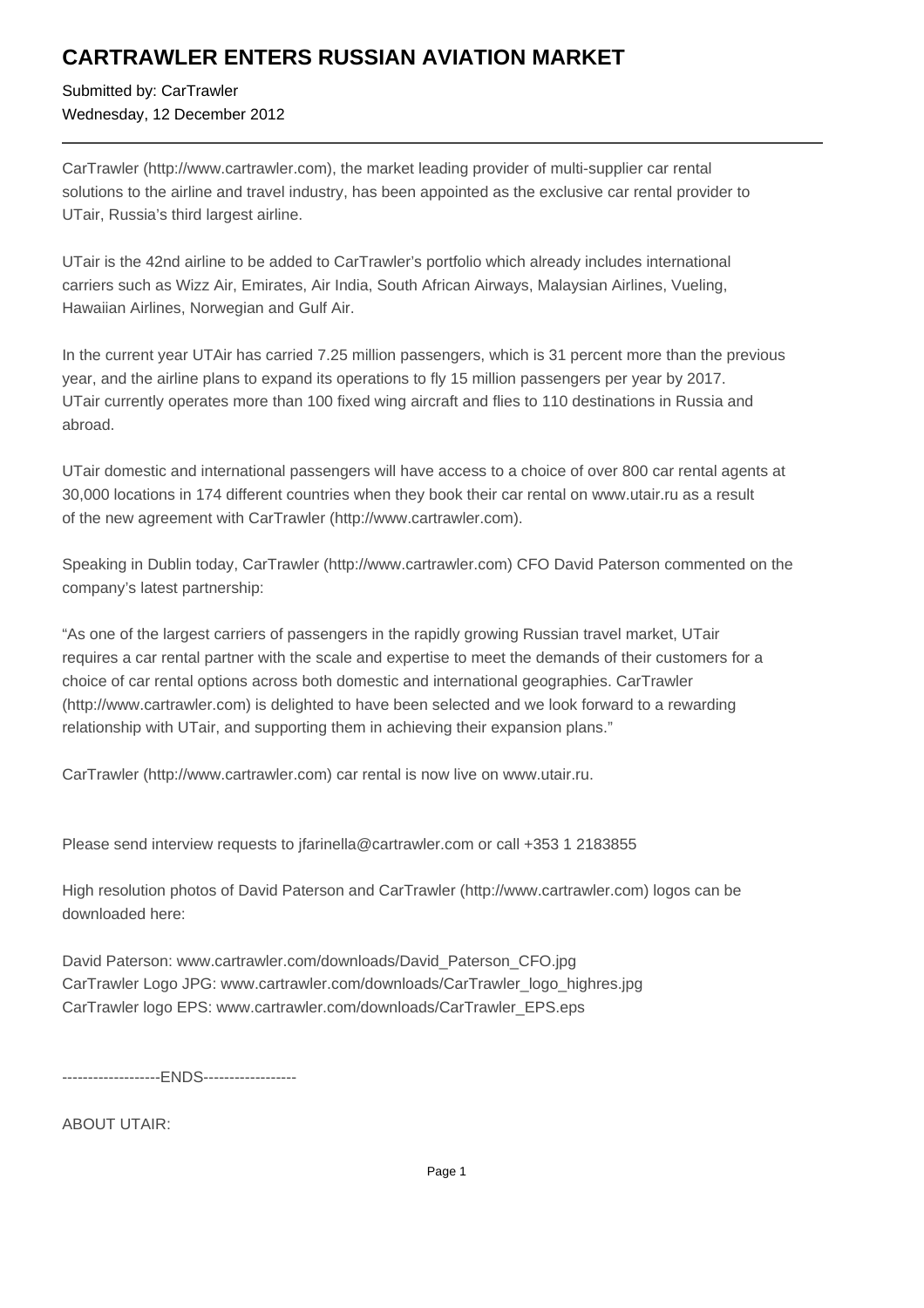#### http://corp.utair.ru/en/

### ABOUT CARTRAWLER

CarTrawler is behind one of the most widely distributed car rental distribution platforms in the world. CarTrawler is not just a car rental booking engine; it is an ancillary revenue driver for the entire travel industry. CarTrawler (http://www.cartrawler.com) connects some of the world's largest airlines, online travel agents and accommodation suppliers with over 879 car rental agents at 30,000 locations in 174 different countries. The booking engine operates in more than 30 languages and quotes in multiple currencies enabling global distribution. By integrating the CarTrawler booking engine into a partner website, they gain the ability to sell car rental in addition to their core product or as a stand-alone service. CarTrawler helps to increase average spend per visit to a partner's website while preserving the partners brand identity.

CarTrawler (http://www.cartrawler.com) is exclusively a B2B supplier, working with partners to deliver tailored solutions that help them to maximize the revenue that they generate from car rental. Innovative sales tools such as the open source Facebook app (http://www.cartrawler.com/facebookapp/facebookapp.php), open source iPhone app (http://www.cartrawler.com/downloads/download-form\_app.php) and car rental mapping are all part of the CarTrawler partner package.

### CARTRAWLER PARTNERS

CarTrawler (http://www.cartrawler.com) is the largest provider of car rental booking systems to the airline industry in the world. Over 200 million airline passengers have access to a comprehensive range of car rental solutions that have been integrated into the website of their airline of choice. Airline partners include Volotea, Vueling, Virgin Australia, Emirates, Fly Dubai, Air India, South African Airways, Finn Air, Malaysian Airlines, Iceland Air, Hawaiian Airlines, Norwegian, Wizz Air and Gulf Air. CarTrawler also work with Datalex and SITA who resell their technology to the airline industry.

CarTrawler (http://www.cartrawler.com) also provide car rental sales technology to lodgings (hotels, rented accommodation, and hostels), online travel agents, information websites (media, tourist authorities, and airports), travel and transportation (car rental, rail and ferry websites) and retail travel agents. Clients include American Express, Hostelworld, Villarenters, Octobus Travel, STA Travel, Skyscanner, Travix, Online Republic, The Trainline.com, Via Michelin, Flightnetwork, Travelstart, HolidayExtras, Air Canada Vacations and Flightcentre.

### CARTRAWLER SUPPLIERS

CarTrawler (http://www.cartrawler.com) has negotiated global supply deals with industry leading car rental brands and key local suppliers including Avis, Budget, Enterprise, Europcar, National, Thrifty, Payless, Alamo, Dollar and SIXT.

For further information or interview requests please contact:

Joe Farinella CarTrawler Marketing Manager